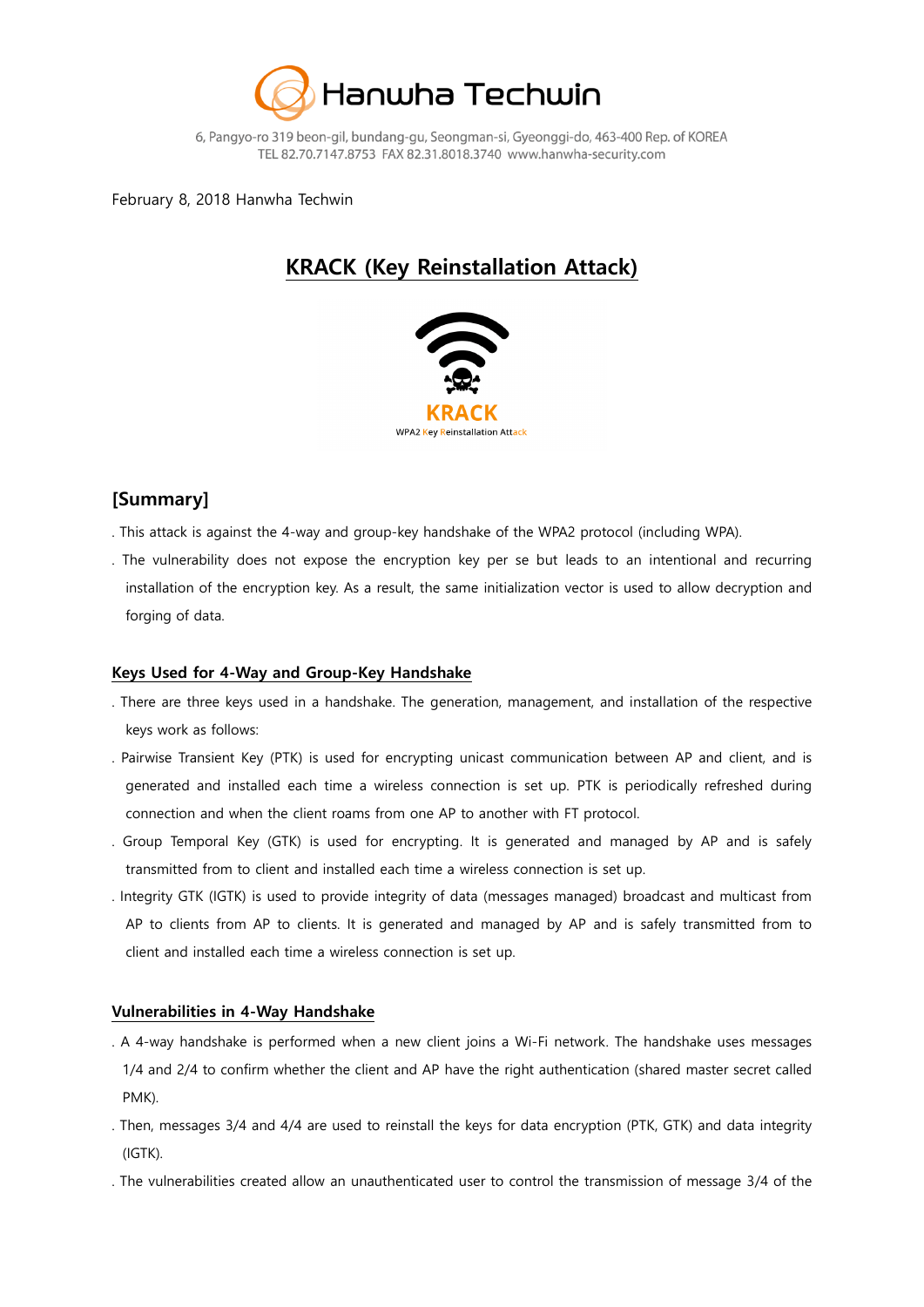

handshake and, as a result, decrypt data transmitted between client and AP. Depending on the network environment, data forging and retransmission (unicast or broadcast/multicast) from AP to client may also be possible.

- . If message 3/4 gets lost or dropped during the transmission (and AP assumes it failed to receive message 4/4 from client), the AP will retransmit message 3/4.
- . When the client receives message 3/4 multiple times, it will reinstall the same PTK, and thereby reset the transmit packet number (PN) used as an initialization vector for packet encryption. As a result, the same encryption key (PTK) and initialization vector is used multiple times to encrypt the message, creating vulnerabilities for data decryption. As a result, the replay counter received is reset to trigger vulnerabilities for retransmission attack against the encrypted (unicast) message received. (CVE-2017-13077)
- . When client receives message 3/4 multiple times, it will generate the same GTK and IGTK and, at the same time, the replay counter received will be reset to trigger vulnerabilities for retransmission attack against the encrypted (broadcast and multicast) message received. (CVE-2017-13078, CVE-2017-13079)
- [Encryption using GTK (for message broadcasting) and provision of integrity using IGTK is only performed by AP. Therefore, data decryption and disablement of integrity test triggered by a reinstallation of GTK and IGTK is not possible on client side.]

#### **Vulnerabilities in Group Key Handshake**

- . The AP periodically refreshes the group key (so that only recently authenticated clients can have access to the key) and distributes this new group key to all clients using the group key handshake.
- . A typical AP refreshes the group key every hour but in some network environment, the group key is reset every time the client disconnects from the network. In addition, a client may request for a group key handshake, creating vulnerabilities for an intentional attack.
- . This vulnerability allows an unauthenticated user to control the transmission of group message 1/2 and, as a result, retransmit (broadcast and multicast) data from AP to client.
- . If group message 1/2 gets lost or dropped during the transmission (and AP assumes it failed to receive group message 2/2 from client), the AP will retransmit group message 1/2.
- . When the client receives message 1/2 multiple times, it will reinstall the same GTK and IGTK, and, as a result, the replay counter received is reset to trigger vulnerabilities for retransmission attack against the encrypted (broadcast/multicast) message received. (CVE-2017-13080, CVE-2017-13081)

#### **How data decryption is possible**

. In a CCMP (AES-CTR) protocol, the encryption of the message (packet payload) follows the following process. When applying XOR logical operator to a key stream and packet payload that combine PTK (or GTK) encryption key with a number of values (flags, MAC address, packet number, counters), an encrypted packet is generated. Here, flags, MAC address, and counters are fixed values and only the packet number is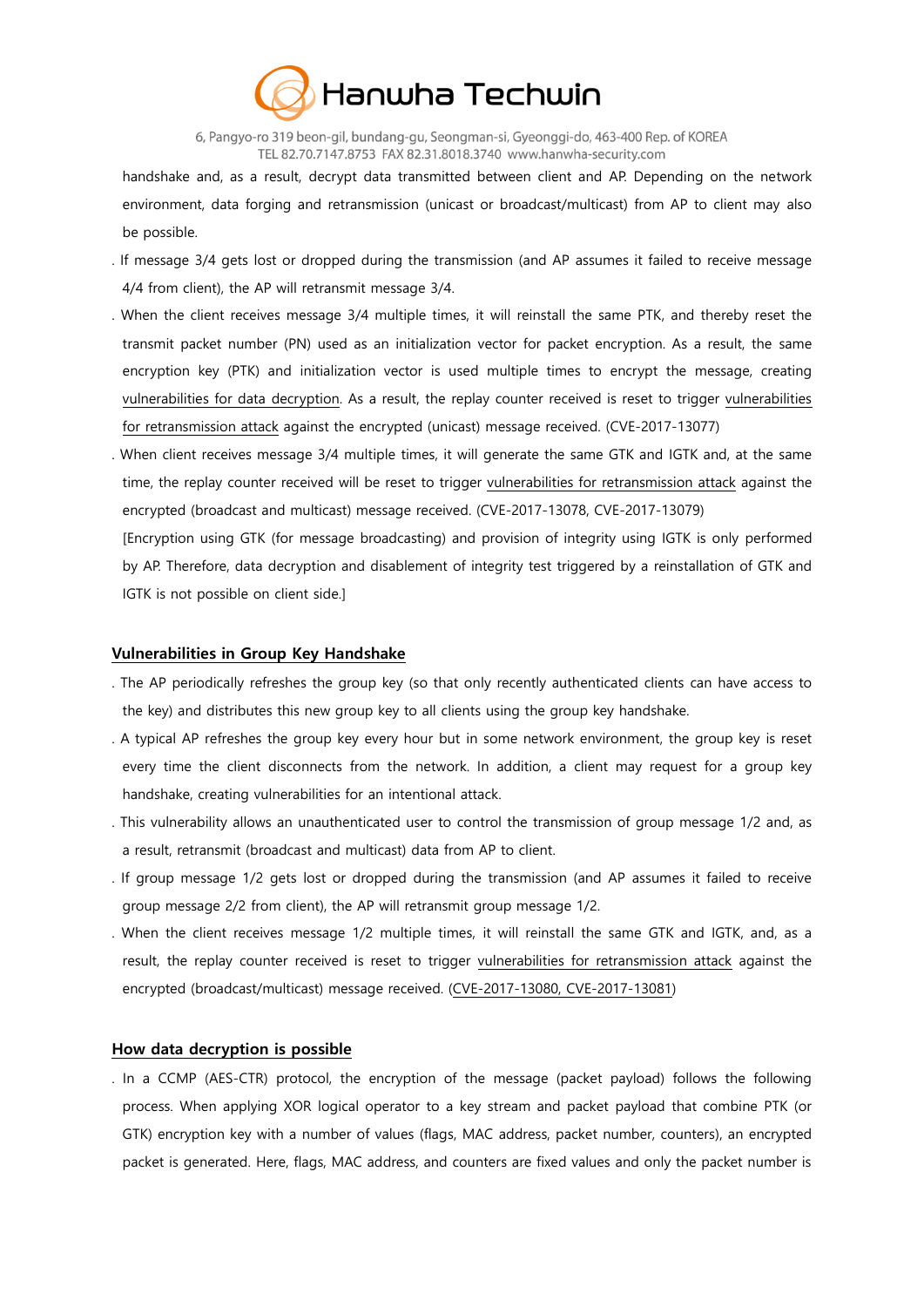

#### a variable.



. Therefore, if the packet number becomes a fixed value in the process of combining the values to obtain a key stream, the sum of the result of the XOR operation of the two encrypted messages (E1⊕E2) and the sum of the result of the XOR operation of the two plain texts (P1⊕P2) become the same. If one plain text (P1) is already known or can be inferred, P2 message can be decrypted. The packet number, in the meantime, is reset in the process of reinstalling the key and may be intentionally induced to a fixed value, allowing decryption via KRACK.

Suppose two packets P1 and P2 are encrypted with PTK:  $E1 = P1 \bigoplus$ KS1 and  $E2 = P2 \bigoplus$ KS2 If P1 and P2 were to use same Packet Number (PN), then:  $KS1 = KS2$ In that case: E1  $\oplus$  E2 = P1  $\oplus$  P2 --- Effect of encryption eliminated!

#### **How retransmission attack is possible**

. In order to prevent a malicious attacker from stealing the message sent from AP and retransmitting it to client, the replay counter included in the received message has to be examined (see diagram) on the client side. That is, messages should be allowed only when the current replay counter (Y) is bigger than the previously received replay counter (X), and an omission of such logic enables a retransmission attack.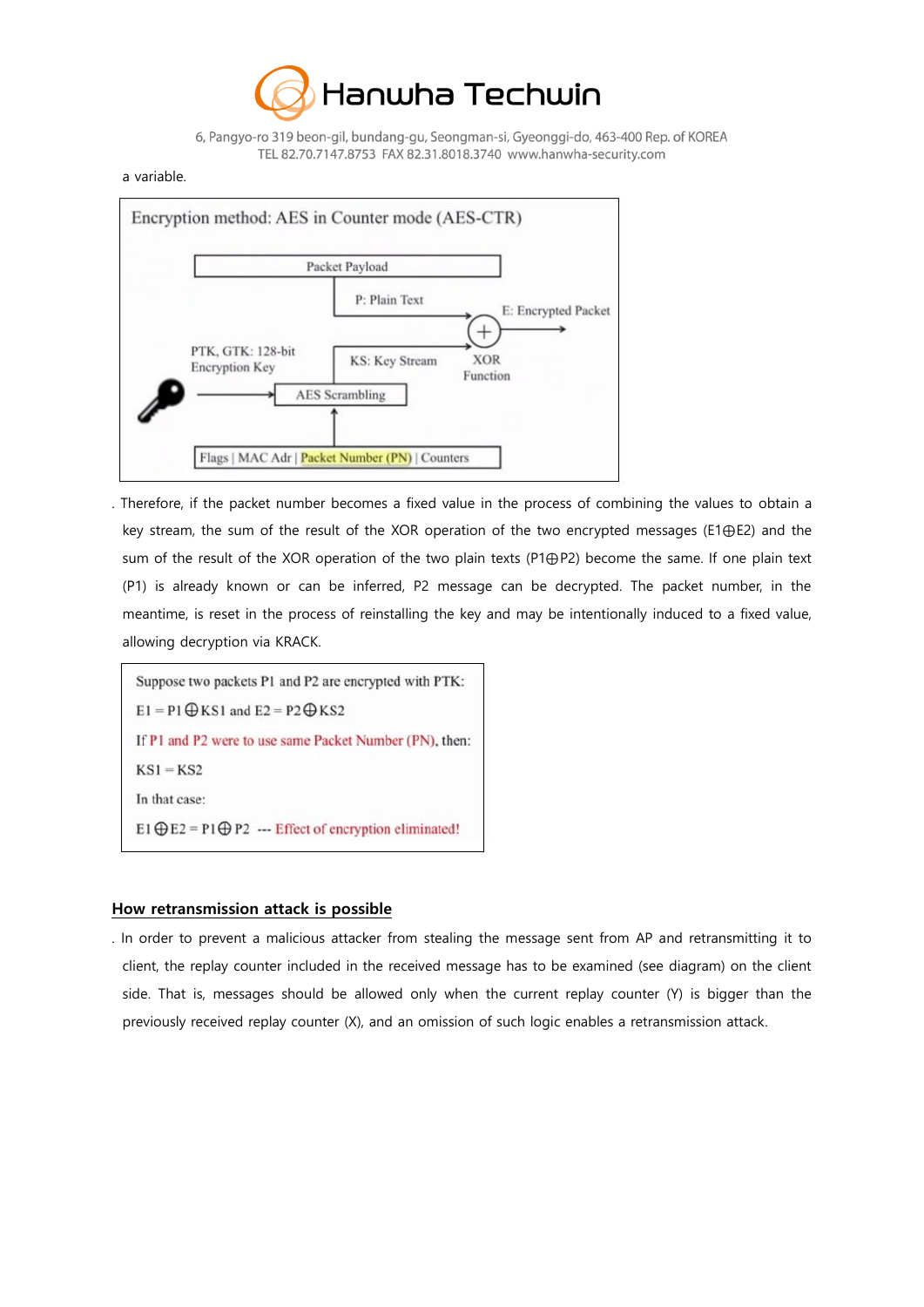



### **[Scope and Impact]**

- . Vulnerabilities have been found in the standard Wi-Fi WAP2 specification, thus, ironically enough, leading products in strict compliance with the standard to be exposed to the vulnerabilities.
- . Among Techwin products, B2C cameras that use the wpa\_supplicant open source were found vulnerable to the attack, specifically the reinstallation of PTK, GTK, IGTK in 4-way handshake (CVE-2017-13077, CVE-2017- 13078, CVE-2017-13079) as well as reinstallation of GTK and IGTK in group key handshake (CVE-2017- 13080, CVE-2017-13081).

|                                                | 4-way Handshake                                      |                                                                  | Group Key Handshake                     |                                                                  |              |
|------------------------------------------------|------------------------------------------------------|------------------------------------------------------------------|-----------------------------------------|------------------------------------------------------------------|--------------|
| Client<br>(OS / Open Source<br>Implementation) | <b>PTK</b><br>Reinstallation<br>(CVE-2017-<br>13077) | <b>GTK/IGTK</b><br>Reinstallation<br>(CVE-2017-<br>13078, 13079) | Remark                                  | <b>GTK/IGTK</b><br>Reinstallation<br>(CVE-2017-<br>13080, 13081) | Remark       |
| OS X 10.9.5                                    | √                                                    | √                                                                | compliant                               | $\sqrt{ }$                                                       | compliant    |
| macOS Sierra 10.12                             | $\sqrt{ }$                                           | $\sqrt{2}$                                                       | compliant                               | $\sqrt{ }$                                                       | compliant    |
| iOS 10.3.1                                     | X                                                    | Χ                                                                | noncompliant                            | $\sqrt{ }$                                                       | compliant    |
| wpa_supplicant v2.3                            | $\sqrt{ }$                                           | $\sqrt{ }$                                                       | compliant                               | $\sqrt{ }$                                                       | compliant    |
| wpa_supplicant v2.4-5                          | √                                                    | $\sqrt{}$                                                        | compliant /<br>bug at<br>implementation | √                                                                | compliant    |
| wpa_supplicant v2.6                            | $\chi$                                               | $\sqrt{ }$                                                       | compliant                               | $\sqrt{ }$                                                       | compliant    |
| Android 6.0 & above                            | √                                                    | √                                                                | compliant /<br>bug at<br>implementation | √                                                                | compliant    |
| OpenBSD 6.1 (rum)                              | $\sqrt{ }$                                           | $\sqrt{2}$                                                       | compliant                               | $\chi$                                                           | noncompliant |
| OpenBSD 6.1 (iwn)                              | √                                                    | √                                                                | compliant                               | Χ                                                                | noncompliant |
| Windows 7                                      | $\chi$                                               | $\chi$                                                           | noncompliant                            | $\sqrt{ }$                                                       | compliant    |
| Windows 10                                     | X                                                    | X                                                                | noncompliant                            | $\sqrt{ }$                                                       | compliant    |
| MediaTek                                       | $\sqrt{ }$                                           | √                                                                | compliant                               | $\sqrt{ }$                                                       | compliant    |

**√** severe vulnerability, **√** vulnerability, Х n/a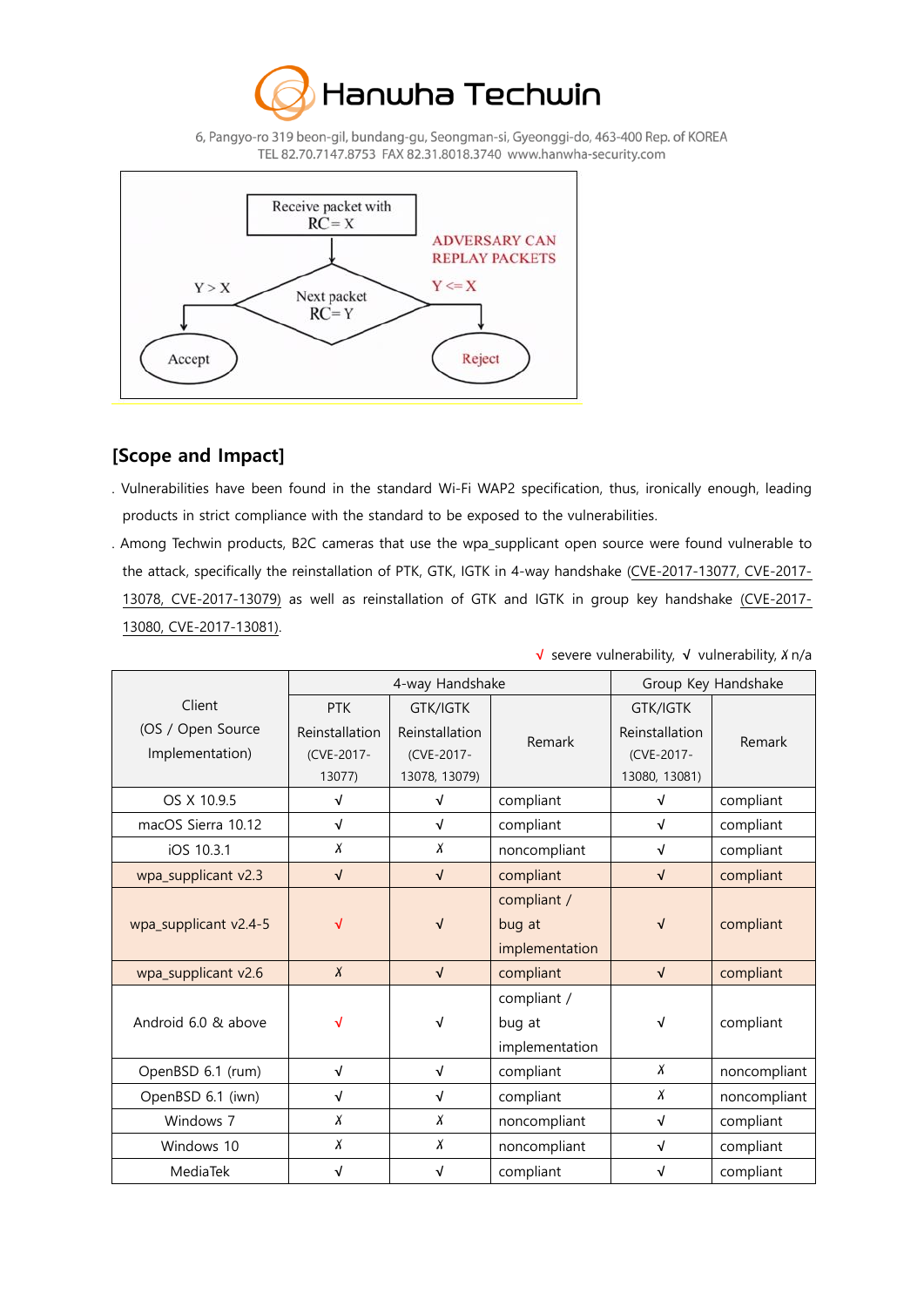

- \* Data forging is possible with data-confidentiality protocol used in 4-way handshake
- . (AES-) CCMP: unforgeable, (WPA-) TKIP, GCMP: forgeable
- . The entire EAPOL message cannot be forged; only the data frame

### **[Countermeasures]**

- . The countermeasures for the vulnerabilities are as follows:
- first, implement the relevant packet number and replay counter so that they do not get reset when keys (PTK, GTK, IGTK) are reinstalled; and
- second, allow the keys (PTK, GTK, IGTK) to be installed just once.
- [See state transition diagram below]
- . The second countermeasure was taken for versions wap\_supplicant 2.6 and up, which is also the way Techwin products were patched.



**[Before and after patching 4-way handshake vulnerability]**

### **[Result]**

. The vulnerability was fixed through the most recent version of the wpa\_supplicant patch and verified through test scripts\*4 provided, except for IGTK reinstallation attack, whose test script was not available.

|                |                                      | Test Result                |  |
|----------------|--------------------------------------|----------------------------|--|
| Tested Items   | Test Script                          | Before Patch   After Patch |  |
| CVE-2017-13077 | 4-way handshake Key Reinstallation - | Partial<br>fixed           |  |
|                | PTK-TK, TPTK, TPTK (Random Anonce)   | vulnerable                 |  |